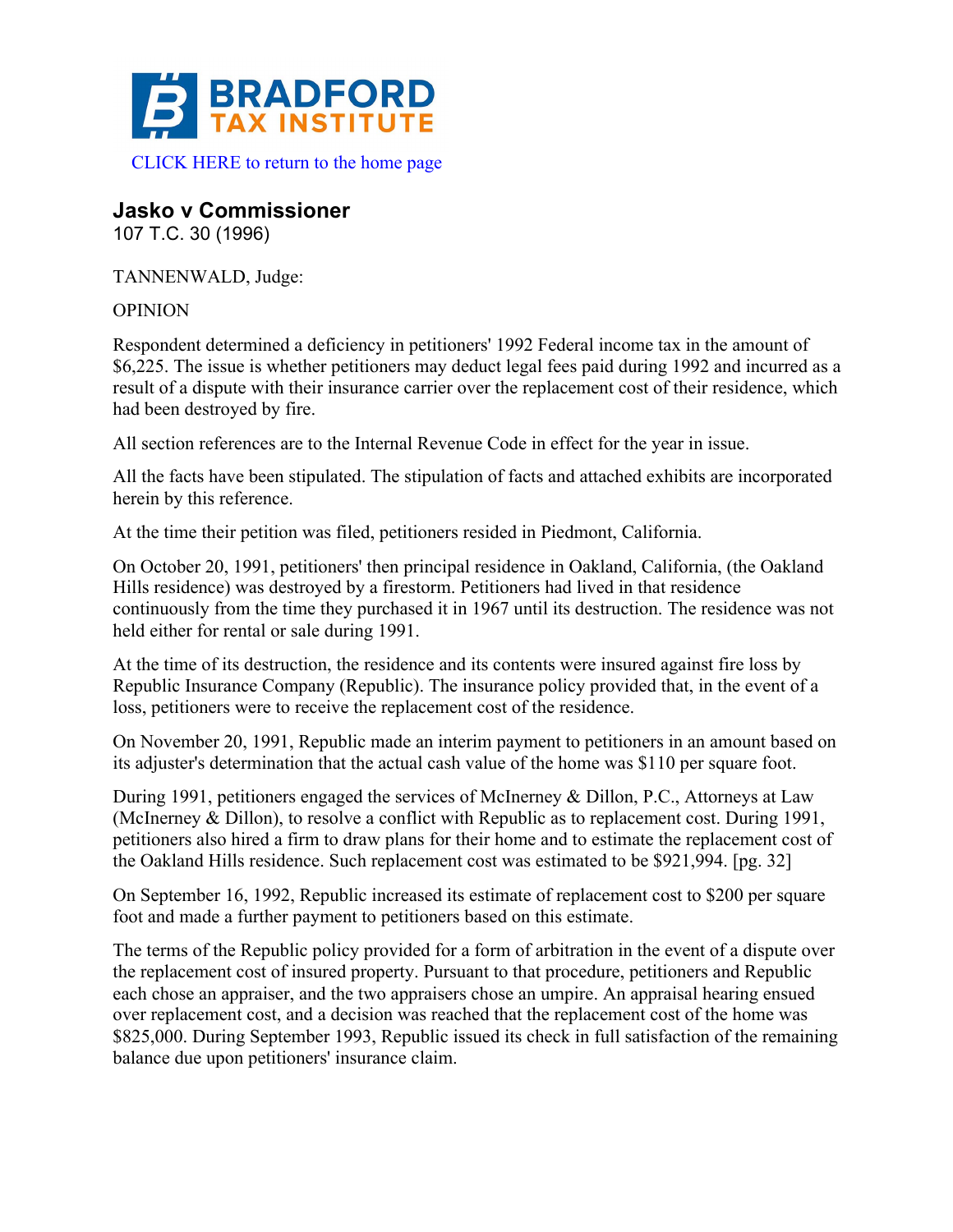In pursuing their claim with Republic, petitioners incurred legal fees with McInerney & Dillon of \$71,044.61 during 1991, 1992, and 1993. Petitioners paid \$25,000 of that amount during 1992, which they claimed as a miscellaneous deduction on their 1992 return.

At the outset, we note that we have no direct evidence that petitioners realized taxable gain, i.e., an excess of the insurance proceeds over cost, from their receipt of replacement cost under the insurance policy. Sec. 1033(a)(2); see Central Tablet Manufacturing Co. v. United States, 417 U.S. 673, 676 [34 AFTR 2d 74-5200] (1974); Tobias v. Commissioner, 40 T.C. 84, 95 (1963). However, neither party has suggested that a gain is not involved herein, and we think that the existence of a gain is a permissible premise upon which to base our analysis and decision herein. 1

The issue before us is whether petitioners are entitled to deduct the \$25,000 legal fees under section 212(1) which provides in pertinent part:

In the case of an individual, there shall be allowed as a deduction all the ordinary and necessary expenses paid or incurred during the taxable year -

(1) for the production or collection of income;

Respondent contends that petitioners' home was not held for the production of income and, thus, the legal fees incurred by petitioners were incurred to recover a loss, not [pg. 33] for the production of income, and are therefore not deductible. Petitioners concede that their residence was not held for the production of income but contend that the insurance policy should be separated from the ownership of the residence and that, in this context, their expenses to recover full replacement cost of their residence fall within the purview of section 212(1).

The initial element in determining deductibility is the application of the "origin of the claim" doctrine articulated by the Supreme Court in United States v. Gilmore, 372 U.S. 39 [11 AFTR 2d 758] (1963), and applied in Woodward v. Commissioner, 397 U.S. 572 [25 AFTR 2d 70- 964] (1970), and United States v. Hilton Hotels Corp., 397 U.S. 580 [25 AFTR 2d 70-967] (1970).

We are not prepared to accept petitioners' argument that we separate the insurance policy and the dispute thereunder from petitioners' ownership of the residence, which was concededly a capital asset not held for the production of income. The policy was designed to reimburse petitioners against economic loss arising from the occurrence of defined contingencies, represented by the amount necessary to replace the residence. See, e.g., Allied Fidel-ity Corp. v. Commissioner, 66 T.C. 1068, 1074 (1976), affd. 572 F.2d 1190 [41 AFTR 2d 78-1044] (7th Cir. 1978). But for the residence and the fire, the insurance policy would be meaningless. Under such circumstances, the residence is the origin of the situation that caused petitioners to incur the legal fees. Compare Wagner v. Commissioner, 78 T.C. 910 (1982), where we refused to separate a lawsuit seeking adjustment of the purchase price of stock from the earlier sale of the stock. See also Mosby v. Commissioner, 86 T.C. 190, 198 (1986); cf. Neely v. Commissioner, 85 T.C. 934, 954-955 (1985). 2 That the insurance proceeds produced a gain in and of itself is insufficient to require a different conclusion. The existence of that gain, however, raises the question of how the legal fees should be treated.

It is well established that expenses that are incurred in either the acquisition or disposition of a capital asset are nondeductible capital expenditures. Sec. 263; see Wagner v. Commissioner, supra at 915- 916. The destruction of petitioners' residence by the firestorm in effect constituted